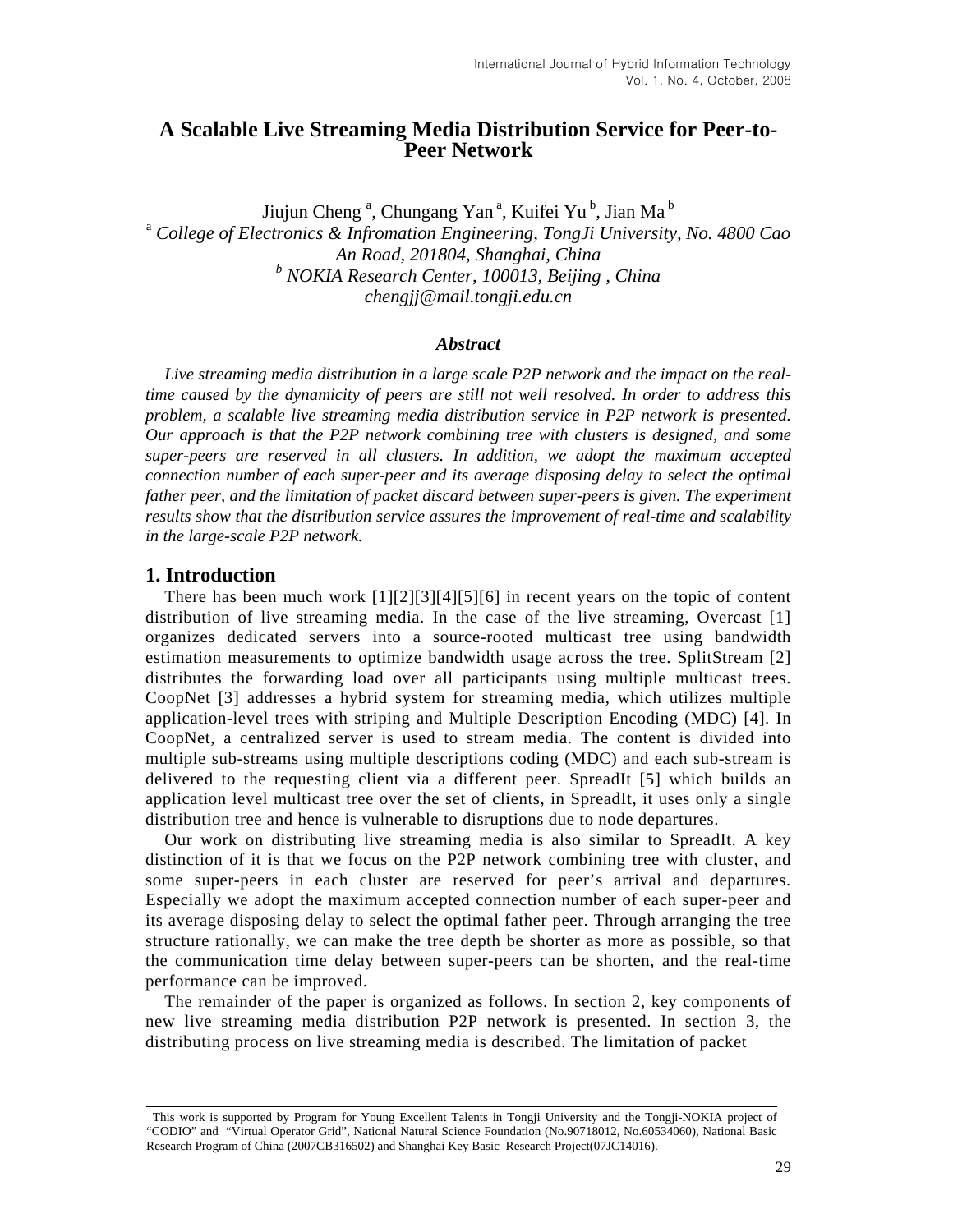discard during the distribution on live streaming media and the performance analysis and simulation results are respectively depicted in section 4 and 5. Finally, conclusion is made in section 6.

# **2. Key components of new live streaming media distribution P2P network**

## **2.1. The live streaming media distribution P2P network**

In our P2P network, it includes four kinds of peers, they are respectively the media server, the index server, super-peer (principal peer and subordinate peer), and ordinary peer. Figure 1 illustrates the live streaming media distribution P2P network.



Figure 1. The framework of live streaming media distribution P2P network

In this simple example, there exist sixteen clusters, and they are respectively *C1*, *C2,…,C8, C9,…C15,C16.* Several different super-peers in each cluster are illustrated, such as peers *P1, P2, P3* in *C1*, and *P13, P14* in *C5*. In addition, a certain number of super-peers in each cluster are picked as principal peers which are member peers in the whole tree, and they are used to connect with the super-peers in other clusters, such as *P1, P2* in *C1*, and *P7, P9* in *C3*; Some super-peers are reserved as subordinate peers, such as *P3* in *C1*, and *P5* in *C2*, they are leaf peers in the tree. When the principal peers departed from the cluster, the subordinate peers in the same cluster or principal peers in other cluster would be selected as the new principal peers.

In each cluster, the subordinate peers are ranged in an increasing by degrees according to the average disposing delay themselves, and the average disposing delay is gained by the fixed queue system  $M/G/1$  [7]. For example, in  $C<sub>1</sub>$ , it supposes that there are *n* peers, where, *P1, P2, P3* are super-peers, and the others are ordinary peers, all peers in *C<sub>1</sub>* can be denoted by set *S*, that is  $S = \{ \langle P_1, P_2, P_3 \rangle, P_i, ..., P_k, ..., P_n \}$ , where,  $\langle P_1, P_2, P_3 \rangle$  denote super-peers, and they are in turn principal peers and the subordinate peers which are ranged in an increasing by degrees according to the average disposing delay themselves. In set *S*, they are ordinary peers except super-peers, and they can gain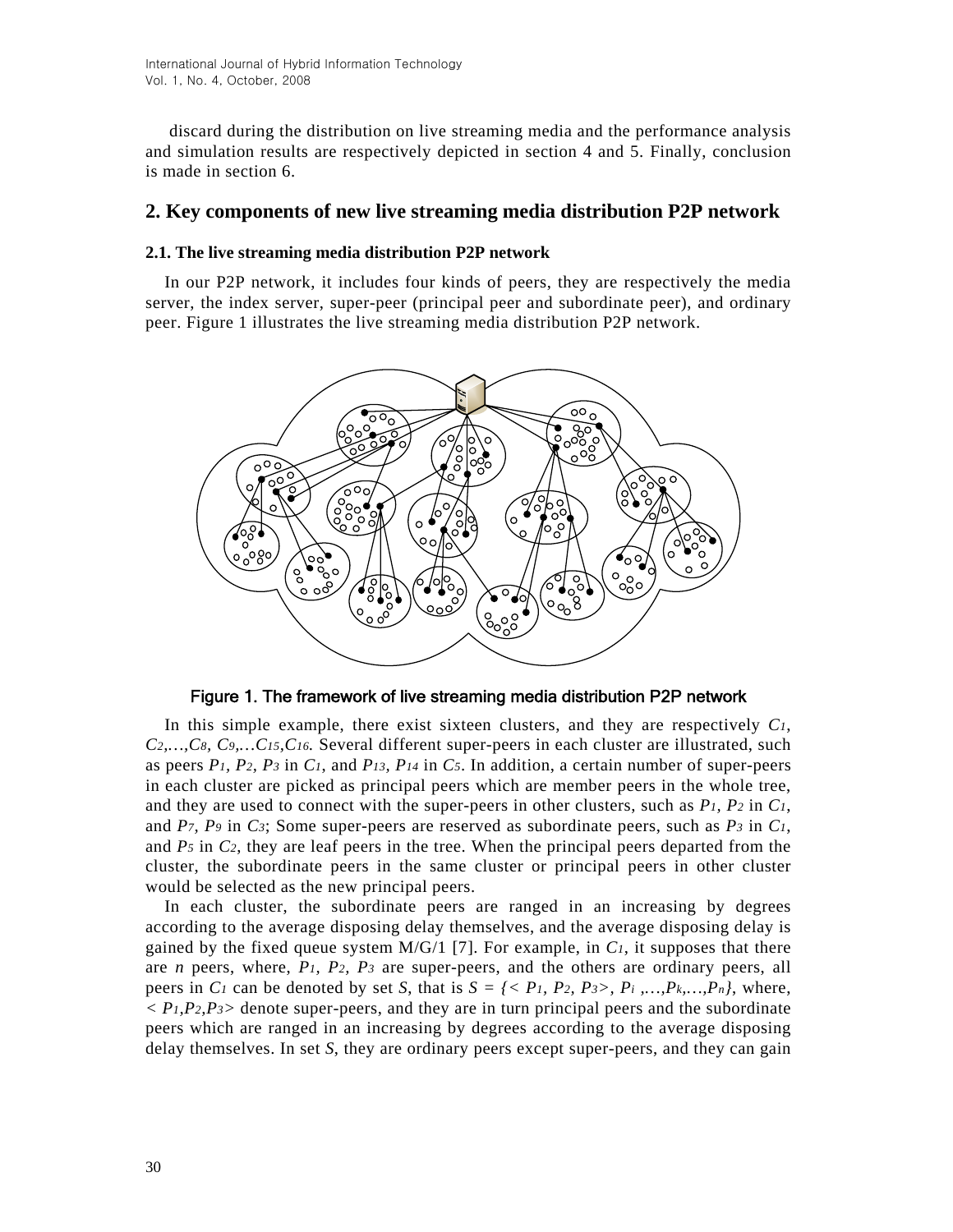the stripes from principal peers, and also gain the stripes from other ordinary peers in the same cluster by P2P protocol, such as *BT* [8].

Each super-peer must keep the correlative information of all other super-peers in the same cluster, that is, the first element in the set. For example,  $\langle P_1, P_2, P_3 \rangle, \langle P_4, P_5 \rangle$  $P_6, P_5$  denote respectively the relation amongst peers in  $C_1$  and  $C_2$ . In addition, each super-peer must keep the correlative information of his father peer and his sub-peers, for instance, the father peer and the sub-peers of  $P_{14}$  are respectively  $P_6$  and  $P_{27}$ ,  $P_{28}$ , *P29*.

#### **2.2. The live streaming media index server**

In order to make the connectivity of each super-peer be saturated, shorten the depth of the tree, and further improve the real-time of the whole P2P network, here, we adopt the index server to maintain the information of all super-peers in the whole tree. The information includes primarily as follows: ① the father peer, the brother peers and the sub-peers; ② the maximum connectivity and the current connectivity of each peer; ③ the average disposing delay  $t_i$  of each peer;  $\bigoplus$  the average delay  $T_i$  between each sub-peer and its father peer.

The index server need maintain two lists: the adjacency list and the contrary adjacency list. Where, the adjacency list depicts the relationship between each superpeer and its sub-peers and its brother peers in the tree; the contrary adjacency list describes the relationship between each super-peer and its father peer in the tree. The index server will renew its adjacency list and contrary adjacency list to find superpeer's joining and departure in the tree, which maintains well the dynamic of the tree.

## **3. The distributing process on live streaming media**

#### **3.1. Joining process on new super-peer**

The process which the new super-peers join the tree is described as follows. First, the new super-peer sends a *HTTP GET* message to the Web server to ask for the information on the file of live streaming media, and the message includes the index server's *IP* address, port, the media codec format, and the *Normal Playing Time (NPT)*  of the file, and so on. The Web server adopts description information to respond the new super-peer. Here, the description information includes the index server's *IP* address and port.

According to the information returned by the Web server, the new super-peer connects with the Web server and send *SETUP* message to it, where, the *SETUP*  message includes the new peer's port for receiving the media, the way of transferring data, and *IP* address. According to the information provided by the new super-peer and the list which it own maintains, the index server seeks the cluster which the new superpeer belongs to, and assigns it the *ID* of the cluster.

If the index server found that no cluster belongs to the new super-peer, then it would create a new cluster for the new super-peer. At the same time, the index server returns the information on unsaturated super-peers to the new super-peer, and the information includes *IP* address, port, the average disposing delay, and the depth which the superpeer situates in the tree, the *ID* which the super-peer belongs to, and *NPT* on the stripes in the cache of peer.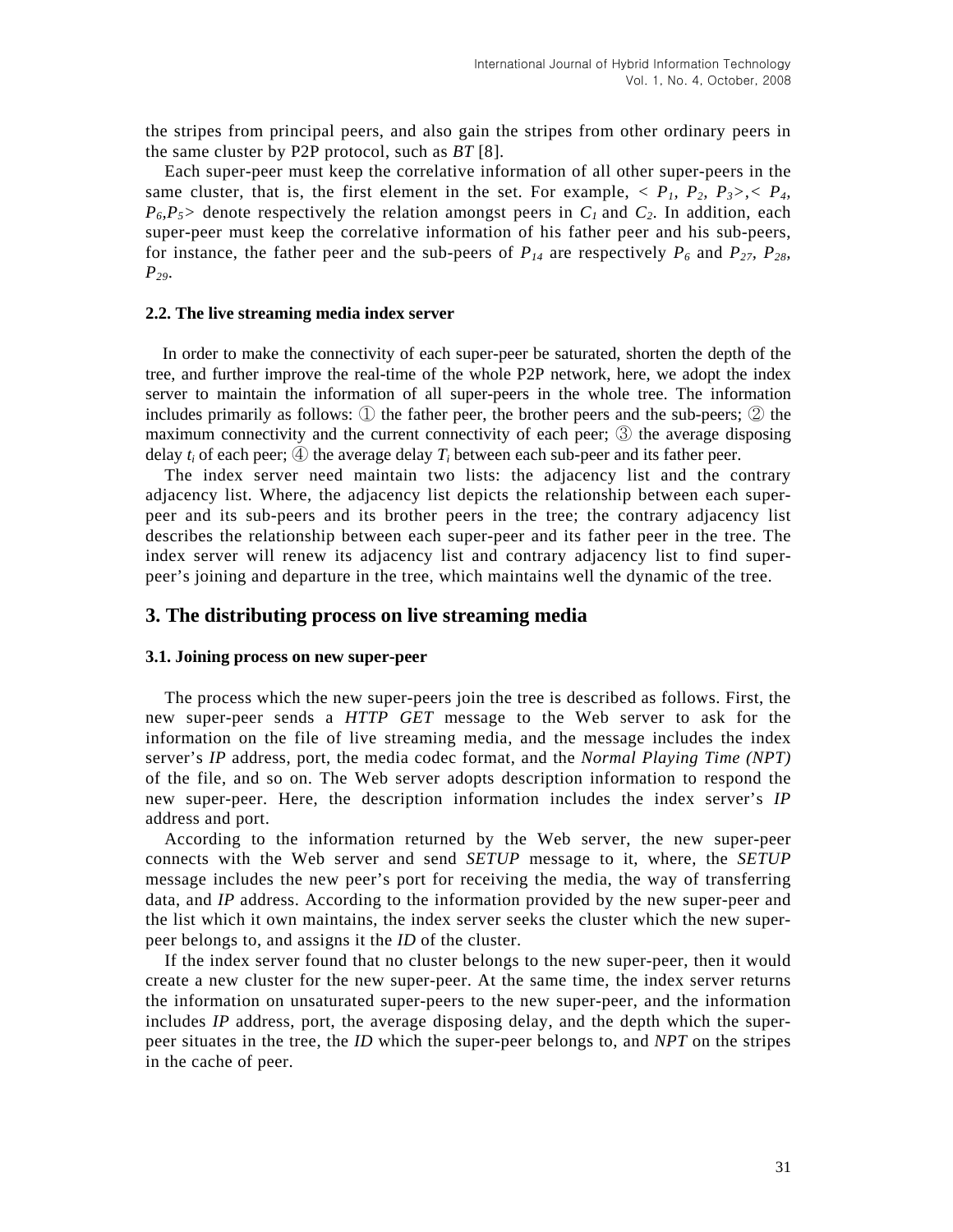optimal father peer with *T*, and the value *T* is as follows:<br>  $T = \min[\sum_{i} (t_i + T_i) + T_{interval}]$  (*i* After the new super-peer has received the *SETUP* Response message, it would send the Trace route message with its port and *IP* address to the unsaturated super-peers, and the unsaturated super-peers return it the Trace route response message which includes the average delay *Tinterval* between super-peers. The new super-peer may select the

$$
T = \min[\sum_{i} (t_i + T_i) + T_{\text{interval}}] \quad (i = 1...n)
$$
 (1)

where, *n* is the number of super-peers between the media server and the unsaturated peer; *i* is the scalar quantity of each super-peer between the media server and the unsaturated super-peer;  $T_i$  is gained by the Trace route message, and  $t_i$  is the average disposing delay which is got by the M/G/1 queue model. In figure 1, assume that *P10* is an unsaturated peer, then,  $n$  is 2, and  $t_1$  and  $T_1$  denote respectively  $P_2$ 's average disposing delay and the average delay between *P2* and the media server. Similarly, *t2* and *T2* denote respectively *P10*'s average disposing delay and the average delay between *P10* and *P2*. *Tinterval* is the average delay between the new super-peer and *P10*. After the new super-peer selects the optimal father peer, the stripes are transmitted from its father peer to it by *RTP* and *RTCP* protocol.

#### **3.2. Departure process on the super-peer in the tree**

In P2P network, due to the dynamic of peer, some principal super-peer may unexpectedly leave the tree, so it is very important that how to find the suitable father peer to ensure his descendant peer be real-time, and how to make other super-peers in the tree be saturated in order to shorten the depth of the tree.

Next, we describe the process that the descendant peers  $P_{27}$ ,  $P_{28}$ ,  $P_{29}$  in figure 1 how to find the new father peer when their father super-peer  $P_{14}$  has departed from the tree. The descendant peers *P27, P28, P29* in advance keep each other's information, so, when they find that their father peer has left the tree, one of them will send the message on their father peer's departure to the index server. As soon as the index server receives the message sent by a certain descendant peer, it will seek the adjacency list and the contrary adjacency list which are maintained by it, and find that  $P_{14}$  and its descendant peers are disappeared, at the same time, it will find that  $P_6$ 's descendant peer is  $P_{14}$  and  $P_{15}$  in the adjacency list. This indicates that  $P_{15}$  is  $P_{14}$ 's brother peer.

In this way, the index server will find that the cluster which  $P_{13}$  belongs to is the same as that of  $P_{14}$ , and seek the saturation of  $P_{14}$ 's brother peer and the super-peer in the same cluster, then, it will send *IP* address, port, and the average disposing delay of the unsaturated peers to  $P_{27}$ ,  $P_{28}$ ,  $P_{29}$ . According to the average delay  $T_i$  between the descendant peer and the unsaturated peer detected by Trace route message, and the average disposing delay  $t_i$  of the descendant peer, it would select the optimal father peer with  $T_i + t_i$ .

### **3.3 The limitation of packet discard among super peers in the P2P network during the distribution on live streaming media**

During the distribution on live streaming media, successive packet discard between peers can also affect the real-time of live streaming media and the visual effect of Video, therefore, in order to assure *QoS* of live streaming media, it must rationally design the maxium packet discard number which is allowed between super-peers. Here, we mainly discuss the relationship among the maxium packet discard number and the buffer time of sender and receiver and the time delay between super-peers. Here, the time when the father super peer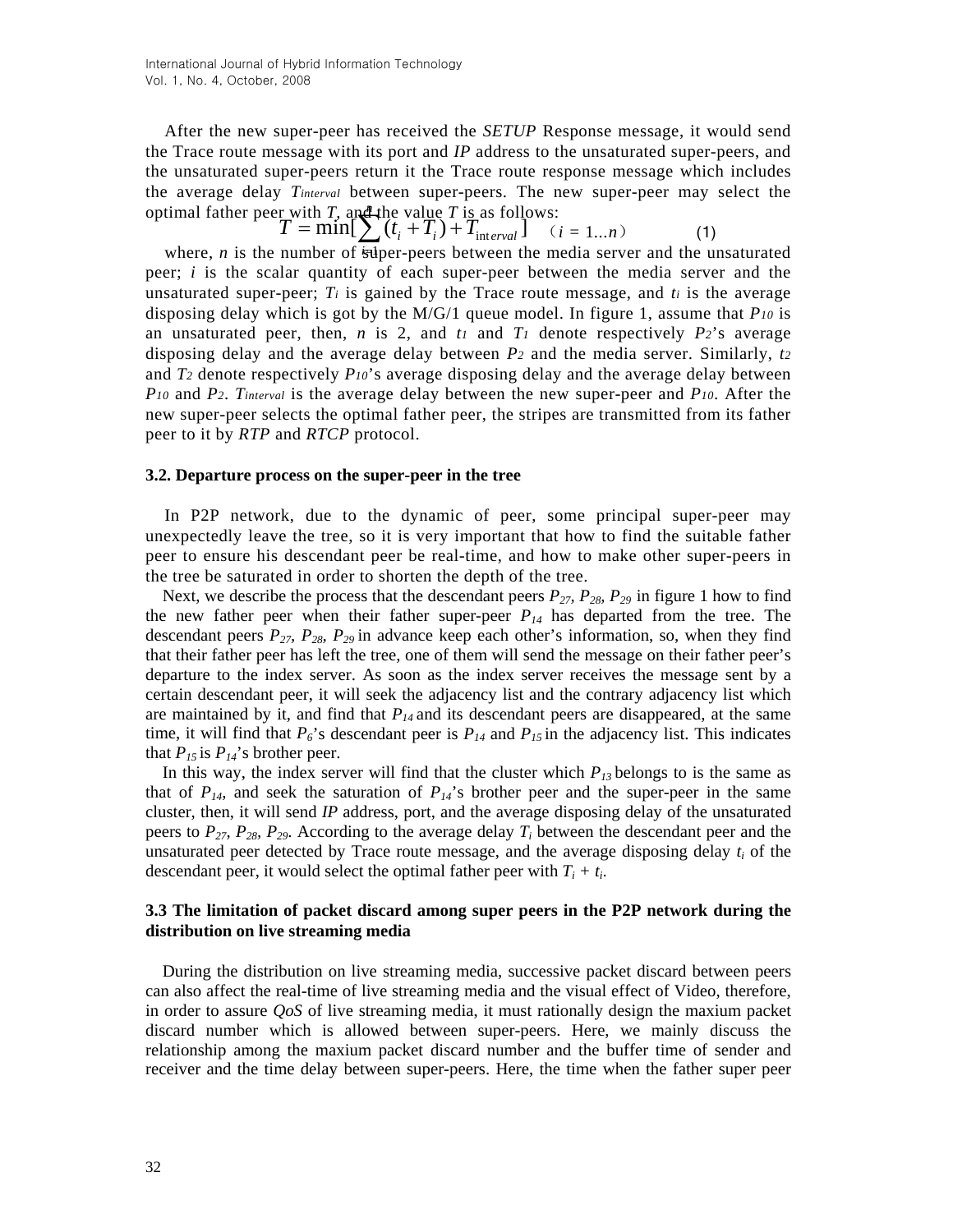sends data is  $S$ , and the time that the sub-super-peer received data is  $T$ , and the time delay between the father super peer and the sub-super-peer is<sup> $T_{E-E}$ </sup>, the average buffer time of the subpeer is  $t_i$ , the time interval of date packet arriving between super-peers is  $T_{interval}$ , the time when data packets happen to replay is  $R$ , the time when the sub-super-peer detects the packet discard is  $D$ , the playing time of live streaming media is  $P$ , and then, the *i*th data packet has:

$$
T_i = S_i + T_{E-E} \tag{2}
$$

$$
P_i = T_{E-E} + t_i
$$
\n(3)

The time when the  $(i+n)$ th data packet arrivals  $T_{i+n}$  is:

$$
T_{i+n} = T_i + nT_{\text{interval}}
$$
 (4)

During the live streaming media playing, the maxium n data packet discard can be allowed when it happens to replay. When the sub-peer found that n data packets had been discarded at<sup> $T_{i+n}$ </sup>, it would send the replaying information to his father, then, the time when the data packets replay  $R_{i+1}$  is:

$$
R_{i+1} = T_{i+n} + T_{E-E}
$$
 (5)

It could satisfy with the real-time only if the sub-peer received the  $(i+1)$ th data packet at  $P_{i+1}$ , so it must be satisfied:

$$
P_{i+1} > R_{i+1} + T_{E-E}
$$
 (6)

That is:

$$
P_{i+1} > T_i + nT_{\text{interval}} + 2T_{E-E} \tag{7}
$$

and:

$$
P_{i+1} = T_i + T_{\text{interval}} + t_i \tag{8}
$$

and then:

$$
t_i > (n-1)T_{\text{interval}} + 2T_{E-E} \tag{9}
$$

Therefore, when the average disposing time  $t_i$  of the sub-peer can satisfy with (9), the data packet can be recovered when the sub-peer successively discarded *n* data packets, and the streaming media can play lively; When the successive packets discard exceed *n*, QoS of the live streaming media can not assured. Here,  $t_i$  is relative with  $T_{interval}$  and  $T_{E-E}$ , thus, if  $T_{\text{interval}}$  and  $T_{E-E}$  are reduced possibly, it could improve the real-time of live streaming media playing in the P2P network.

## **4. Performance analysis and experiment results**

In this section, we will try to simulate the advantage of the real-time on the new P2P network which combines tree with clusters, which compares with live streaming media over a P2P network presented by *Hrishikesh Deshpande[9].* Here, we adopt *NS-2.29 [10]* developed by Berkeley to test, and simulate respectively the real-time on a number of live streaming media are distributed and on the descendant peers how to find the new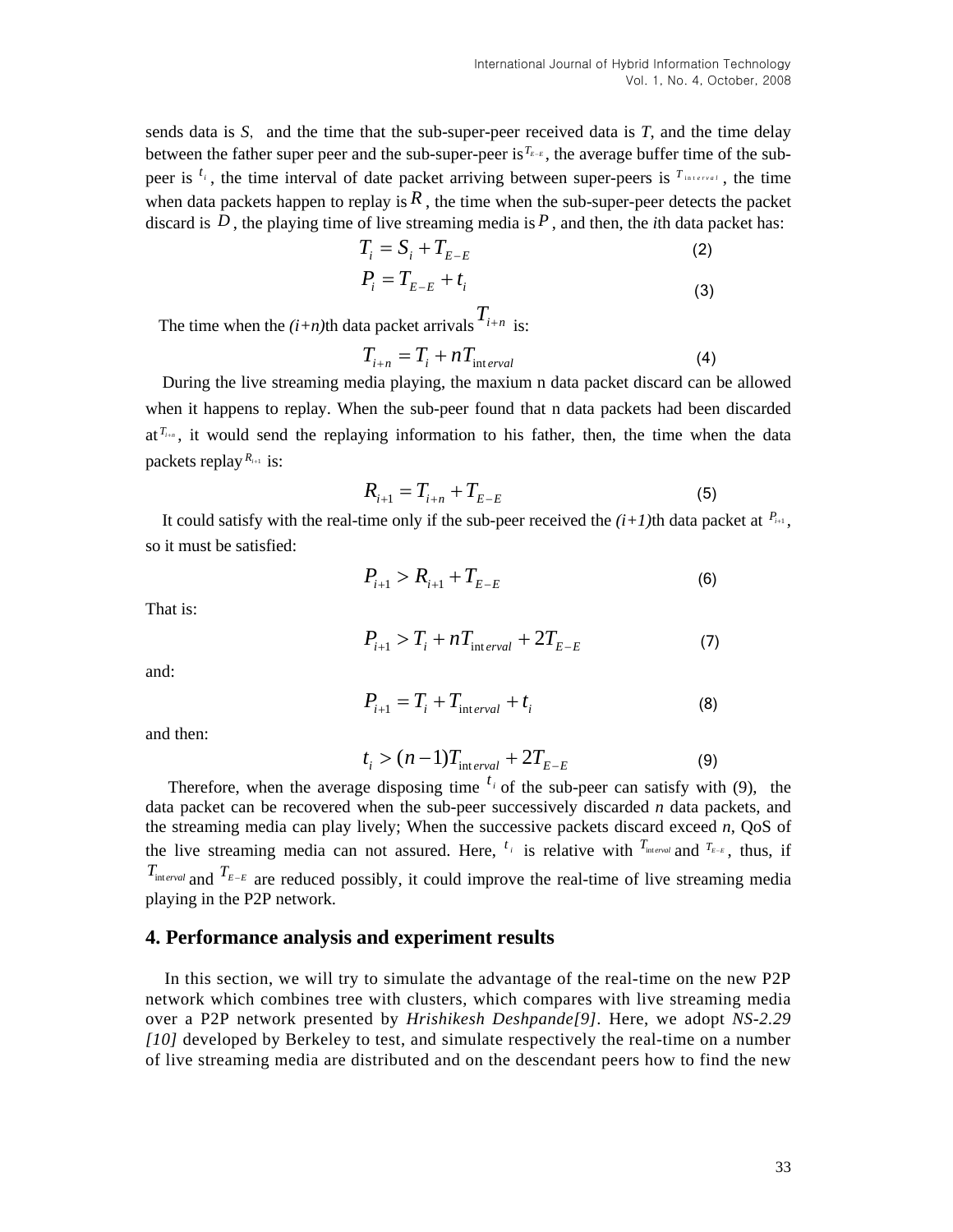father peer after the father peer left abruptly from the tree in the two above mentioned P2P network.

# **4.1. The real-time which a number of live streaming media are distributed in the two different P2P network**

Assume that there are 340 peers in the two different P2P network; each peer's average disposing delay ti is *100~500ms*, and it obeys uniform distribution; the average delay  $T_i$  between two peers in the tree is  $10 \sim 100 \text{ms}$ , and it also obeys uniform distribution. We consider one scenario as follows: the stripe is *256Kb*, and the link band-width is *100~500Kbps.*

The topologies on the two different P2P network are respectively illustrated by figure 2 and figure 3.

Figure 2 describes the topology of the P2P network presented by Hrishikesh Deshpande. In this structure, it supposes that each peer has 4 descendant peers, so 340 peers can be divided into 4 layers, and each layer has respectively 4, 16, 64, and 256 peers.



Figure 2. The topology represented by Hrishikesh Deshpande

Figure 3 depicts the topology on the new P2P network which combines tree with clusters, in this structure, there are six clusters, where, the first and the second cluster have respectively 2 super-peers and 54 ordinary peers, and the remainder four clusters have respectively 4 super-peers and 53 ordinary peers.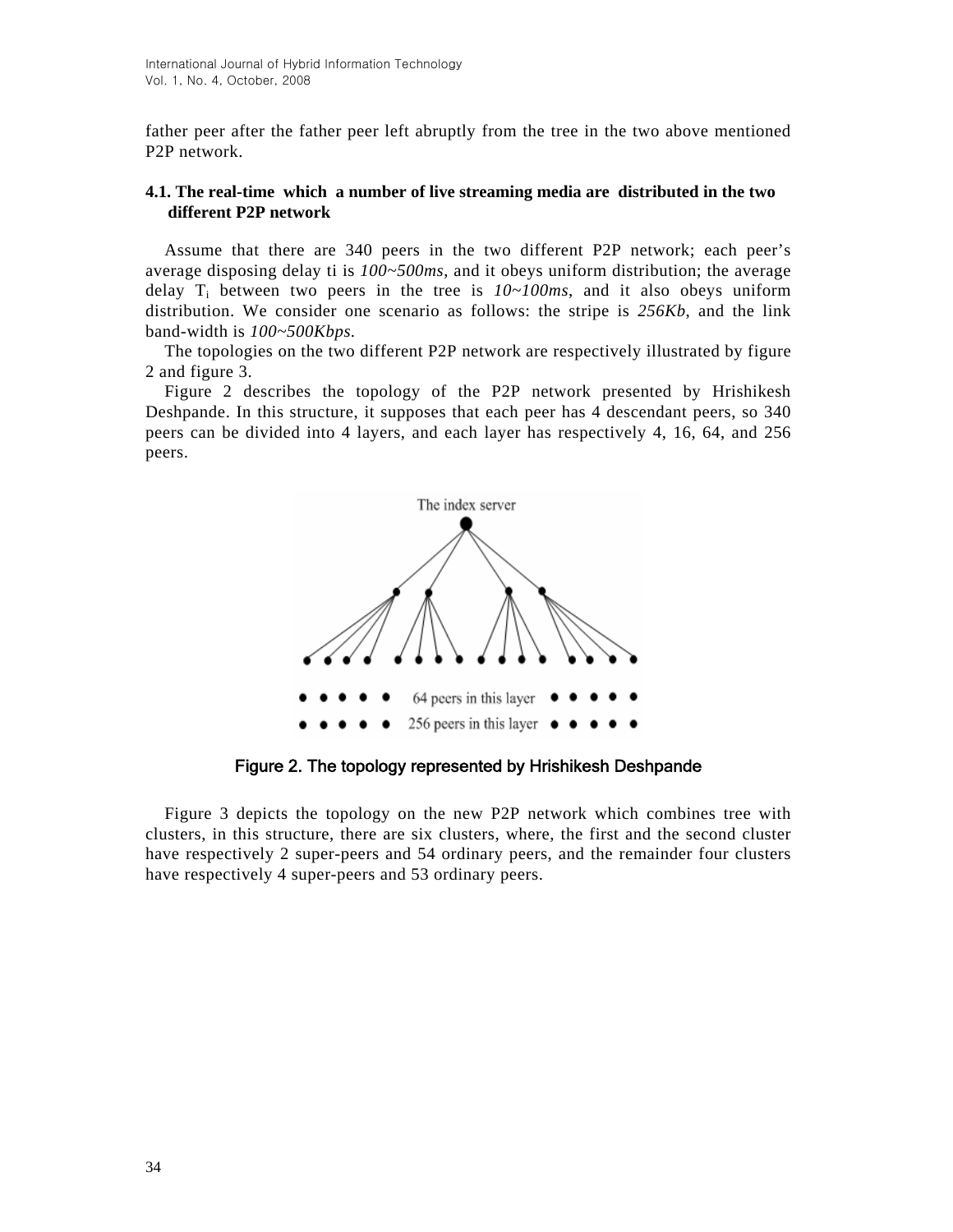

Figure 3. The topology on the new P2P network

For the scenario, the simulation results are illustrated by figure 4, it illustrated the real-time that the stripe is *256Kb* and the link band-width is *100~500Kbps*. Here, we adopt the number of peers which have received the stripes in different interval to denote the real-time in the two different P2P network.

In figure 4, the time that the former four peers have received media data is equal, which indicates that the media data can be only transmitted in the tree during a period of time. After the former 4 peers in the new P2P network have finished downloading, next, the stripes are transmitted not only in the other peers of the tree, but also in the ordinary peers of cluster where P2P protocol is used. Therefore, at the same moment, the number of peers which have received the stripes in the new P2P network is obviously more than that in the P2P network presented by Hrishikesh Deshpande.



Figure 4. The relationship between time and the number of peers: link bind-width is0.1~0.5Mbps and media data is256Kb in the two different P2P network

### **4.2. The real-time which the descendant peers find the new father peer in the two different P2P network**

We assume that the structures of the two P2P network are identical and illustrated by the figure 5. In figure 5, when  $P_i$  departed abruptly from the tree, the approach that its descendant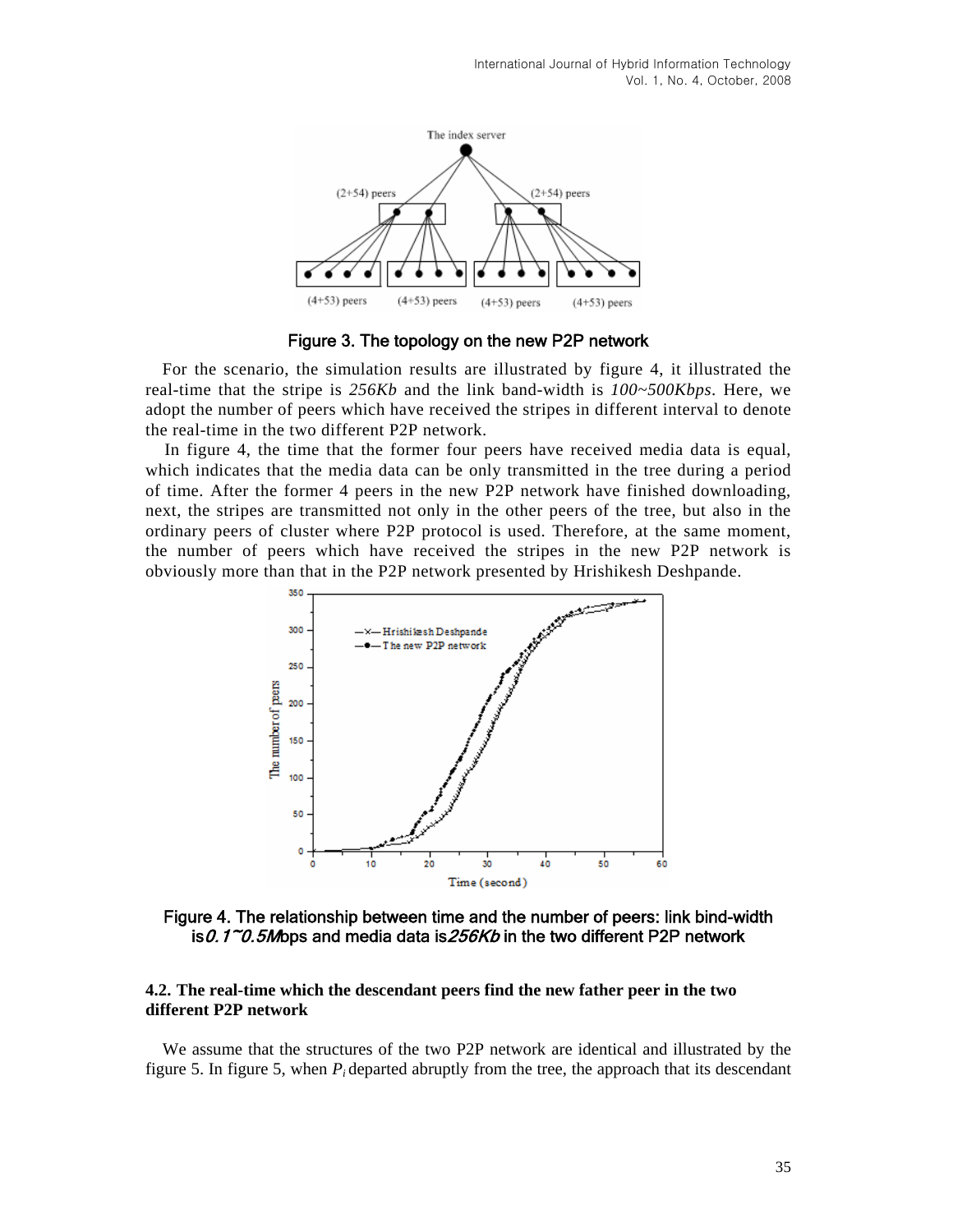peers *Pj*, *Pk* find it having left is the same in the two different networks, thus, the costs that the finding process are identical.

Next, what the descendant peers  $P_i$ ,  $P_k$  do is starting to find the new father peer. The idea that the descendant peers find the new father peer presented by Hrishikesh Deshpande is: the descendant peers send the message to the source peer *S*, and *S* returns  $P_t$  to  $P_j$ ,  $P_k$ , either of  $P_j$ ,  $P_k$  starts to connect with  $P_t$ , here, assume that the peer is  $P_i$ . At the same time,  $P_k$  connects with  $P_i$ , then, it becomes  $P_i$ 's descendant peer.



Figure 5. The structure on the new father peer being found

In the new P2P network, when *Pj*, *Pk* find that their father peer has been left, either of them send the message to the index server. After the index server has renewed the adjacency list and the contrary adjacency list, it will send the message on *Pi*'s unsaturated brother peers and the subordinate peers which situate with  $P_i$  in the same cluster to  $P_j$ ,  $P_k$ . Then,  $P_j$ ,  $P_k$  will start to create new connection with these peers.

In order to validate the real-time on finding the new father peer in the two different P2P networks, the simulation starts from  $P_i$ ,  $P_k$  having found that  $P_i$  had been left, and terminates when  $P_i$ ,  $P_k$  have fully receiving 256 KB. We assume that the link band-width and the delay between two peers are respectively *100~500Kbps* and *10~100ms*, and they obey uniform distribution. In addition, the stripe which each peer reserves and transmits is *256KB/16*.

In figure 6, we can make conclusions as follows. From zero to a period of time, the media data which the two different mechanisms on finding the new father peer have finished are both zero, it indicates that the descendant peers are finding the new father peer, but have not received the media data.

About 0.3 second later, the media data starts to be transmitted in the new P2P network, it denotes that *Pj*, *Pk* have found the new father peer and starts to receive the media data; About 0.5 seconds later, the media data starts to be transmitted in the P2P network presented by Hrishikesh Deshpande, it indicates that the time when peers find its father peer in the new P2P network is faster than that in the P2P network presented by Hrishikesh Deshpande.

In addition, in the P2P network presented by Hrishikesh Deshpande, one starts to connect with its father peer and receive the media data, but the other hasn't connected its father peer, because the exchange message between the peer and the father peer has been blocked, the connection process has been postponed. Thus, the number of media data received in the P2P network presented by Hrishikesh Deshpande is always smaller than that in the new P2P network. When  $P_i$ ,  $P_k$  in the two different P2P networks have fully received 256KB media data, the interval is *1.5s*. Here, the media data distribution adopts reserving and transmitting technology, thus, in figure 6, the data on the two curves keep invariable for a moment.

From the simulation results, it is not difficult finding that the new P2P network has improved the real-time on the live streaming media.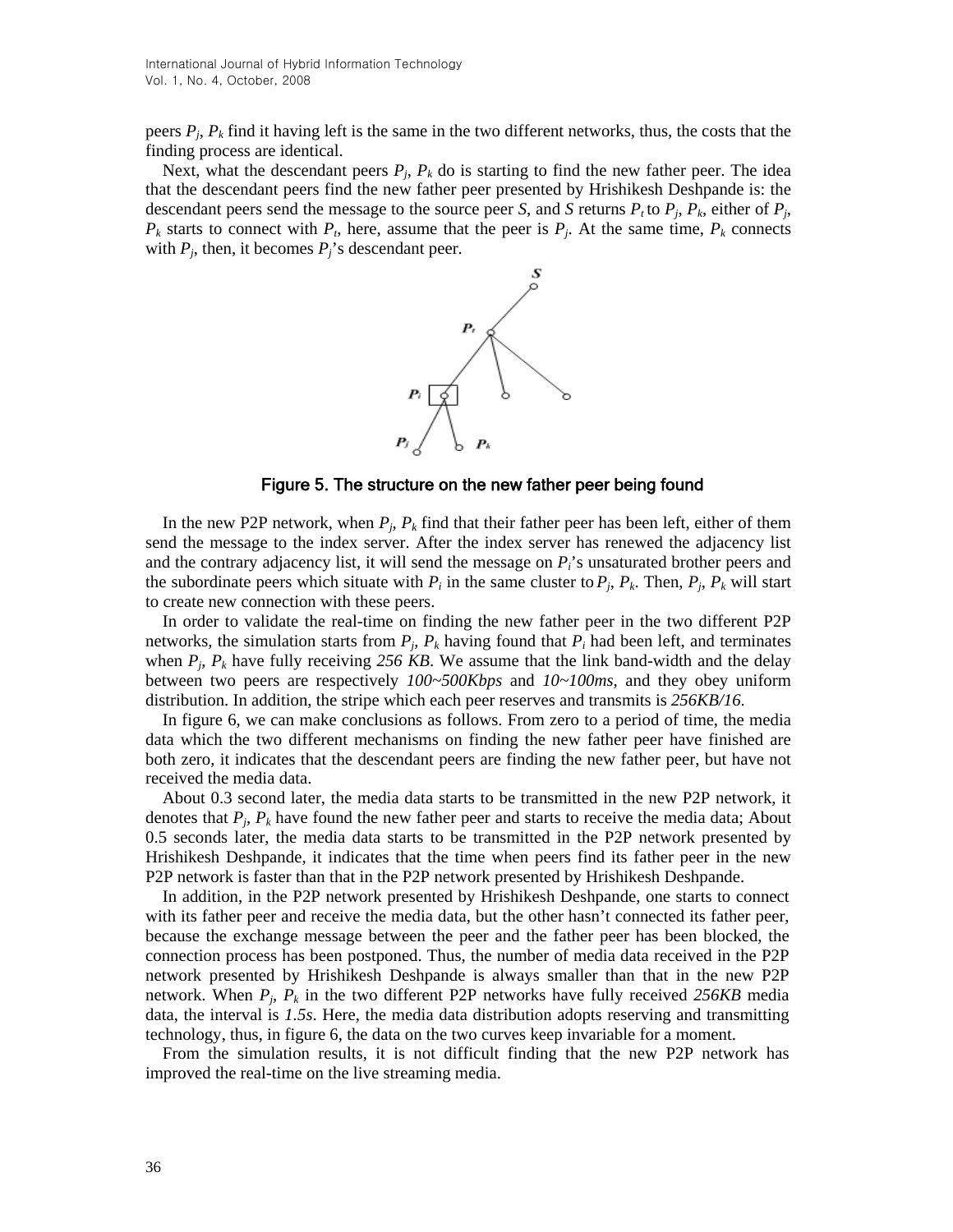

## Figure 6. The relationship between time and the number of media data received by Pi, Pk before and after having found the new father peer in the two different P2P network

# **5. Conclusion**

In this paper, we propose a live streaming media distribution service in P2P network, which combines tree with cluster. According to the geographical locations of peers, the whole P2P network is divided into multi-clusters, and some super-peers in each cluster are picked as the members in the structure of the tree. The live streaming media runs through the tree into the whole P2P network. In addition, we reserve some super-peers in each cluster as spare ones in order to remedy the topology of the tree when the principal peer is disabled, it can reduce the effect by the dynamic of peers.

We can use the maximum accepted connection number of each super-peer and its average delay, and design purposefully the structure of the whole tree, and shorten the depth of the tree, in order to reduce communication delay between super-peers, and consequently improve the real-time in the whole P2P network. The simulation results demonstrate that the new live streaming media distribution service assures the real-time in the large-scale P2P network, and at the same time, it can also improves the scalability of the P2P network*.*

## **6. References**

 [1]J. Jannotti, D. Gifford, K. Johnson, M. Kaashoek, and J. O'Toole. Overcast: Reliable multicasting with an overlay network. In OSDI 2000, San Diego, CA, 2000.

[2]M. Castro, P. Druschel, A. M. Kermarrec, A. Nandi, A. Rowstron, and A. singh. Splitstream: High-bandwidth content distribution in cooperative environments. In Proceedings of IPTPS03, Berkeley, USA, Feb. 2003.

[3]V. Padmanabhan, H. Wang, P. Chou, and K. Sripanidkulchai. Distributing streaming media content using cooperative networking. In NOSSDAN, Miami Beach, FL, USA, May 2002.

[4]V. K. Goyal. Multiple description coding: Compression meet the network. IEEE Signal Processing Magazine, 18(5):74-93, Sept. 2001.

[5]H. Deshpande, M. Bawa, and H. Garcia-Molina. Streaming live media over a peer-to-peer network, Apr. 2001. Stanford university, CA, USA.